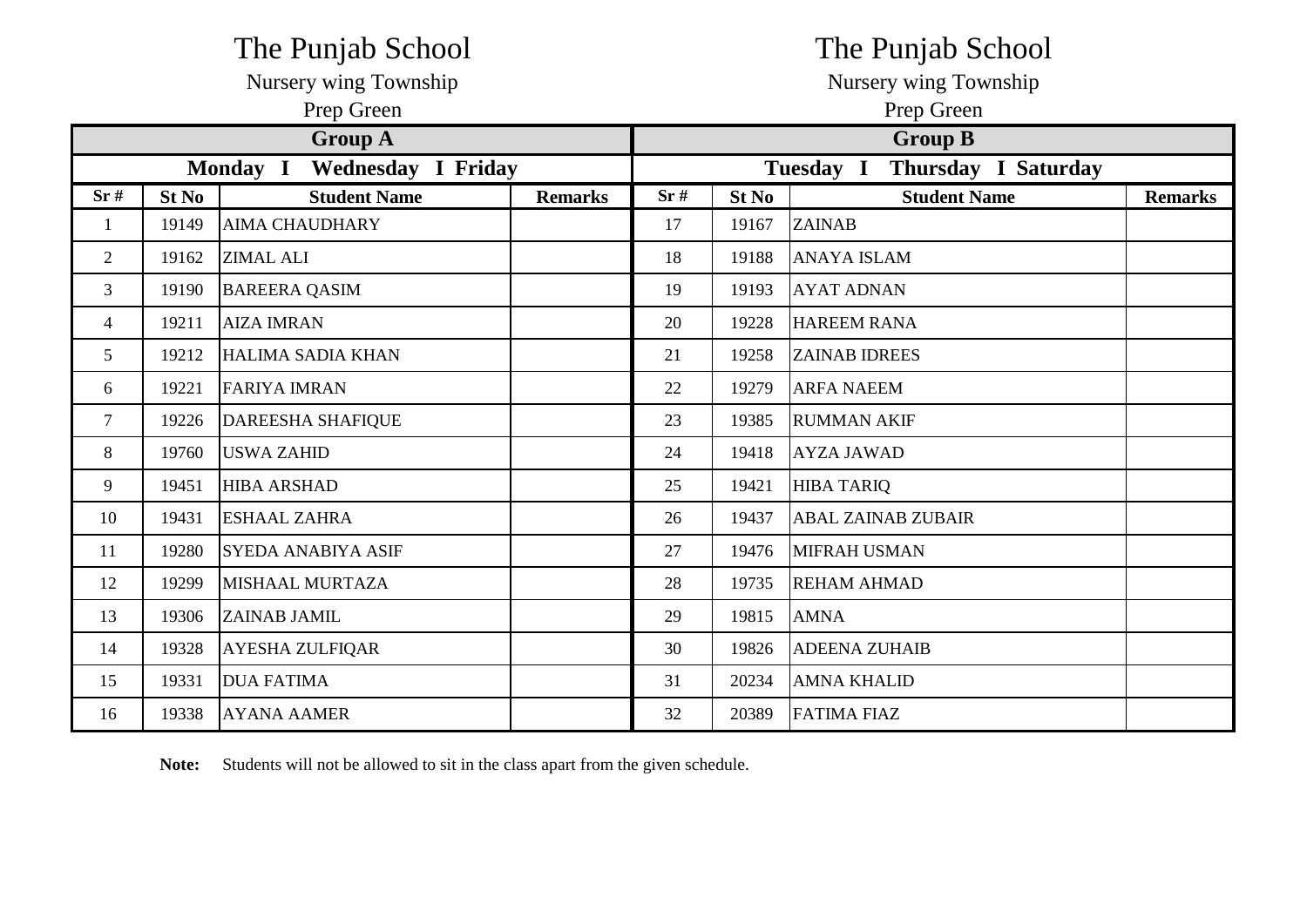|                |                                              | The Punjab School     |                | The Punjab School     |              |                                  |                |  |
|----------------|----------------------------------------------|-----------------------|----------------|-----------------------|--------------|----------------------------------|----------------|--|
|                |                                              | Nursery wing Township |                | Nursery wing Township |              |                                  |                |  |
|                |                                              | Prep Blue             |                |                       | Prep Blue    |                                  |                |  |
|                |                                              | <b>Group A</b>        |                |                       |              | <b>Group B</b>                   |                |  |
|                | <b>Wednesday I Friday</b><br><b>Monday I</b> |                       |                |                       |              | Thursday I Saturday<br>Tuesday I |                |  |
| Sr#            | <b>St No</b>                                 | <b>Student Name</b>   | <b>Remarks</b> | Sr#                   | <b>St No</b> | <b>Student Name</b>              | <b>Remarks</b> |  |
| $\mathbf{1}$   | 19130                                        | <b>NABIHA NAEEM</b>   |                | 18                    | 19152        | <b>HAMNA ALI</b>                 |                |  |
| $\overline{2}$ | 19146                                        | <b>MARIA</b>          |                | 19                    | 19197        | <b>HOORIA ZAINAB</b>             |                |  |
| 3              | 19150                                        | <b>FATIMA SHOAIB</b>  |                | 20                    | 19222        | <b>HIBA USMAN</b>                |                |  |
| 4              | 19151                                        | <b>ZAINAB SHOAIB</b>  |                | 21                    | 19232        | <b>IZZAH FATIMA</b>              |                |  |
| 5              | 19202                                        | <b>ARFA SHAHID</b>    |                | 22                    | 19329        | <b>AIMA USMAN</b>                |                |  |
| 6              | 19234                                        | <b>MINAHIL SAJID</b>  |                | 23                    | 19383        | <b>HUR UL EAN SHAH</b>           |                |  |
| $\tau$         | 19238                                        | <b>BISMA TAUSEEF</b>  |                | 24                    | 19399        | <b>AREESHA FATIMA</b>            |                |  |
| 8              | 19241                                        | <b>MISHAAL ASAD</b>   |                | 25                    | 19410        | <b>IMAN AHMAD</b>                |                |  |
| 9              | 19250                                        | <b>MUNTAHA FAROOQ</b> |                | 26                    | 19422        | <b>NIMSA UMAR</b>                |                |  |
| 10             | 19285                                        | <b>ZARMEEN FATIMA</b> |                | 27                    | 19457        | <b>MOMINA SAJJAD</b>             |                |  |
| 11             | 19288                                        | <b>ANABIA AKRAM</b>   |                | 28                    | 19458        | <b>ANAYA ISHAQ</b>               |                |  |
| 12             | 19295                                        | HALIMA SADEYA KHAN    |                | 29                    | 19466        | <b>MINAH HAIDER</b>              |                |  |
| 13             | 19309                                        | <b>HALIMA ZAHEER</b>  |                | 30                    | 19478        | <b>AYAT NADEEM</b>               |                |  |
| 14             | 19356                                        | <b>BINT E FATIMA</b>  |                | 31                    | 19827        | <b>WASIA SAEED</b>               |                |  |
| 15             | 19402                                        | <b>ORAIBA USAMA</b>   |                | 32                    | 20460        | <b>WANIA AJMAL</b>               |                |  |
| 16             | 19403                                        | <b>ONAISA USAMA</b>   |                | 33                    |              | <b>AAIMA HUSSAIN</b>             |                |  |
| 17             | 19814                                        | <b>DUA MOHSIN</b>     |                |                       |              |                                  |                |  |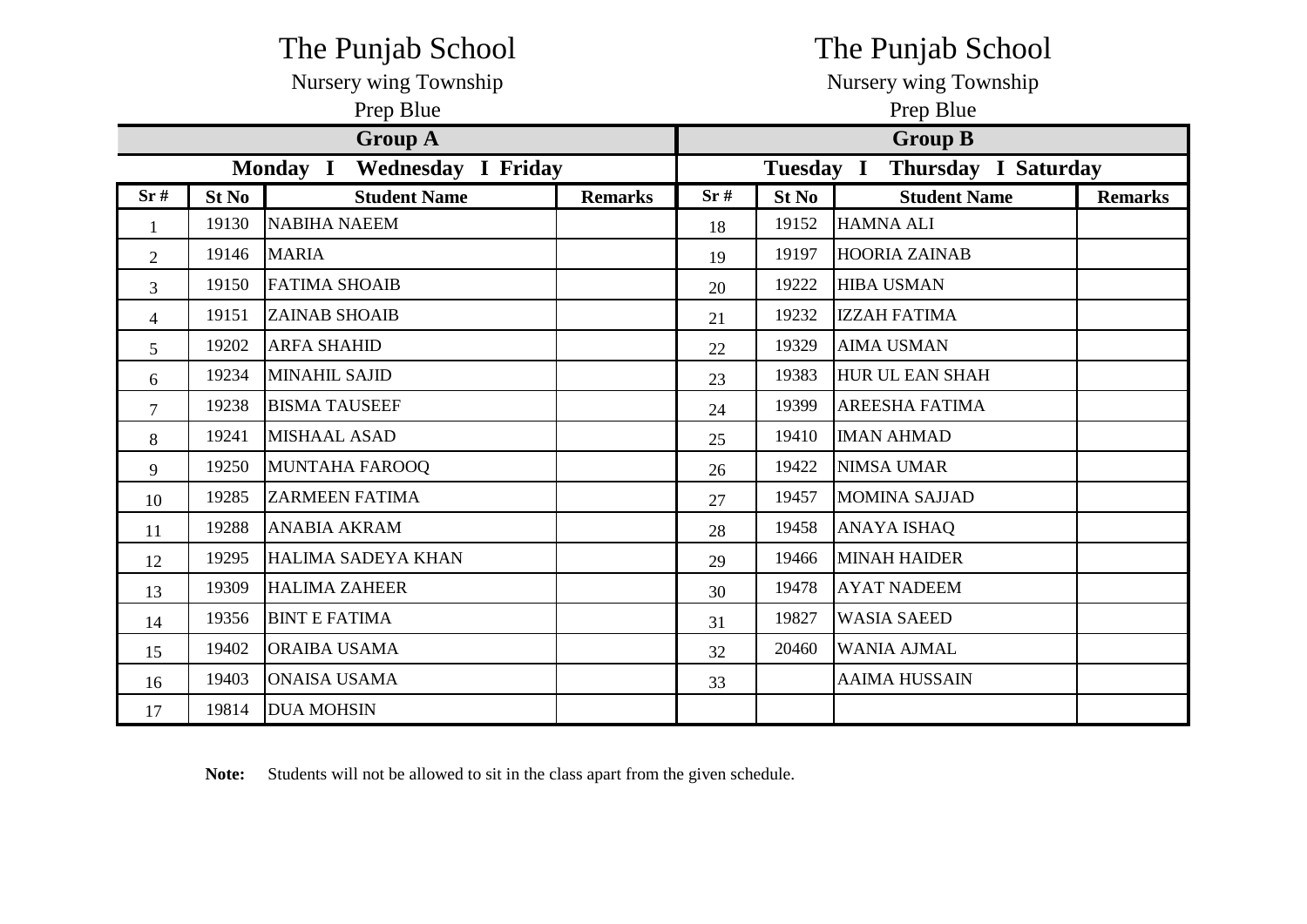## THE PUNJAB GIRLS HIGH SCHOOL THE PUNJAB GIRLS HIGH SCHOOL

## The Punjab School The Punjab School

Nursery wing Township Nursery wing Township

Prep Red Prep Red

| Monday I Wednesday I Friday |       |                            |                |     | Tuesday I Thursday I Saturday |                       |                |  |  |
|-----------------------------|-------|----------------------------|----------------|-----|-------------------------------|-----------------------|----------------|--|--|
| Sr#                         | St No | <b>Student Name</b>        | <b>Remarks</b> | Sr# | St No                         | <b>Student Name</b>   | <b>Remarks</b> |  |  |
| 1                           | 19165 | <b>EMAAN IMRAN</b>         |                | 18  | 19198                         | <b>FATIMA SHAHBAZ</b> |                |  |  |
| $\overline{2}$              | 19185 | <b>AIZA AZEEM</b>          |                | 19  | 19220                         | <b>MEERAB SADIQ</b>   |                |  |  |
| $\overline{3}$              | 19200 | <b>ANUM TALHA</b>          |                | 20  | 19286                         | <b>HAIQA ANJUM</b>    |                |  |  |
| 4                           | 19245 | <b>ZAINAB BINT E AHMAD</b> |                | 21  | 19300                         | <b>MENAHIL</b>        |                |  |  |
| 5                           | 19275 | <b>HAMNAH TALHA</b>        |                | 22  | 19314                         | <b>HANIA USMAN</b>    |                |  |  |
| 6                           | 19287 | <b>TUBA RAFFAD KHAN</b>    |                | 23  | 19362                         | <b>INAYA TARIQ</b>    |                |  |  |
| 7                           | 19307 | <b>SEERAT FATIMA</b>       |                | 24  | 19370                         | <b>ABEEHA IMAN</b>    |                |  |  |
| 8                           | 19320 | <b>AYESHA SEEMAB</b>       |                | 25  | 19398                         | <b>ASMA SALMAN</b>    |                |  |  |
| 9                           | 19334 | <b>MANAL FAISAL BUTT</b>   |                | 26  | 19430                         | <b>FIZA HUMAYUN</b>   |                |  |  |
| 10                          | 19345 | <b>MAHEEN BILAL</b>        |                | 27  | 19434                         | <b>KASHAF UL EMAN</b> |                |  |  |
| 11                          | 19347 | <b>RAIMA</b>               |                | 28  | 19444                         | <b>FATIMA JUNAID</b>  |                |  |  |
| 12                          | 19377 | <b>JANNAT FATIMA</b>       |                | 29  | 19479                         | <b>DUA SHAHZAD</b>    |                |  |  |
| 13                          | 19416 | MEERAB BINT E SAMIE        |                | 30  | 19523                         | <b>MAHAM SARFRAZ</b>  |                |  |  |
| 14                          | 19481 | <b>MAHNOOR FATIMA</b>      |                | 31  | 19666                         | <b>HOORAIN SHAHID</b> |                |  |  |
| 15                          | 19800 | <b>AREEBA KHAN</b>         |                | 32  | 19710                         | <b>WANIA AAMIR</b>    |                |  |  |
| 16                          | 20458 | <b>ZIRWA JAWAD GILL</b>    |                | 33  | 26631                         | <b>MISHA NOUMAN</b>   |                |  |  |
| 17                          | 19439 | <b>ZERLASHT KHAN</b>       |                |     |                               |                       |                |  |  |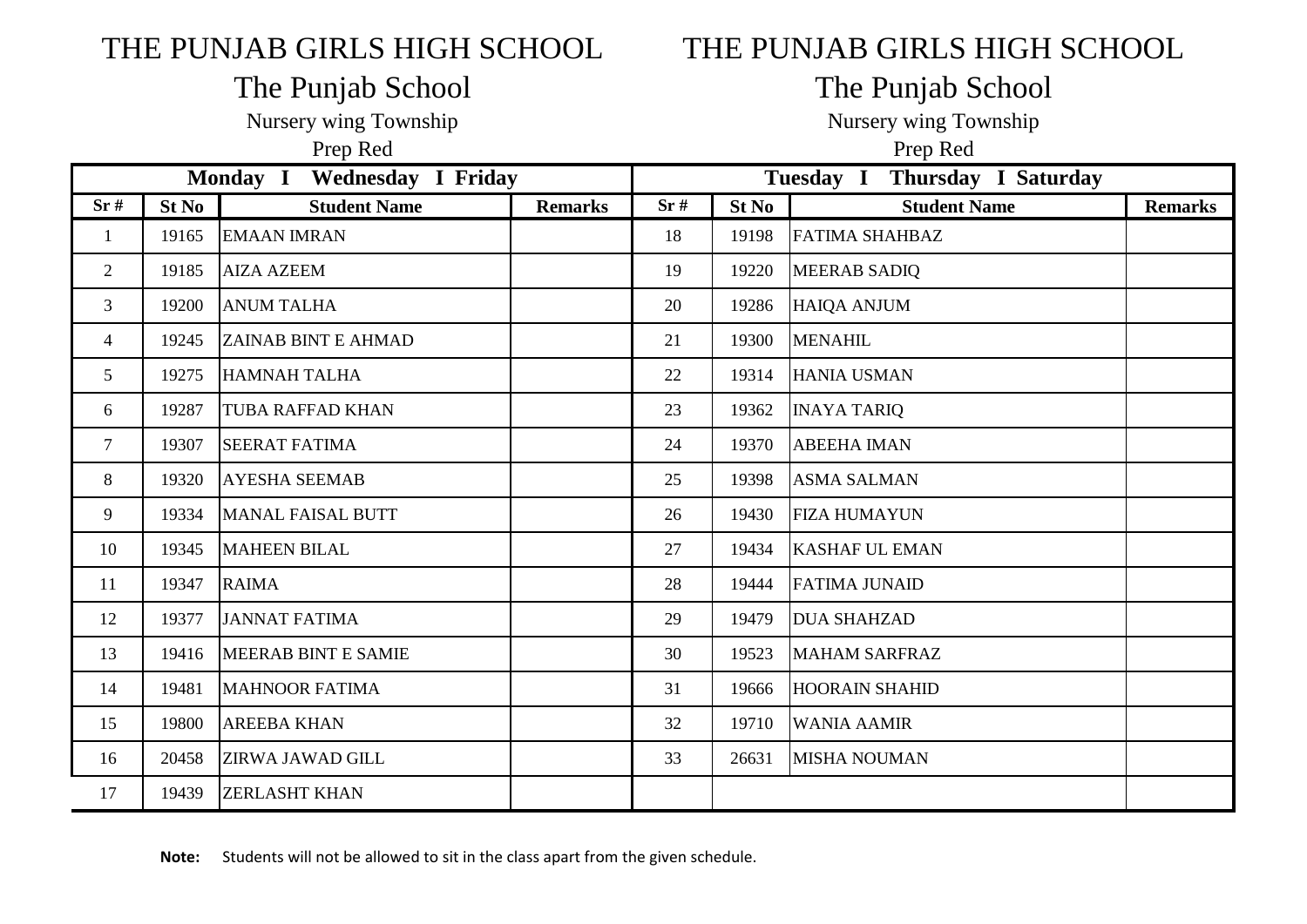|                |          | The Punjab School         |                | The Punjab School     |                     |                         |                |  |  |
|----------------|----------|---------------------------|----------------|-----------------------|---------------------|-------------------------|----------------|--|--|
|                |          | Nursery wing Township     |                | Nursery wing Township |                     |                         |                |  |  |
|                |          | Prep Orange               |                | Prep Orange           |                     |                         |                |  |  |
|                |          | <b>Group A</b>            |                |                       |                     | <b>Group B</b>          |                |  |  |
|                | Monday I | <b>Wednesday I Friday</b> |                | Tuesday I             | Thursday I Saturday |                         |                |  |  |
| Sr#            | St No    | <b>Student Name</b>       | <b>Remarks</b> | Sr#                   | St No               | <b>Student Name</b>     | <b>Remarks</b> |  |  |
| 1              | 19133    | <b>AYESHA SHOAIB</b>      |                | 17                    | 19224               | <b>DUA UMAR</b>         |                |  |  |
| $\overline{2}$ | 19148    | <b>FATIMAH GUL IMRAN</b>  |                | 18                    | 19269               | <b>ZANIB TAHIR</b>      |                |  |  |
| 3              | 19166    | <b>HAFSA UMAR</b>         |                | 19                    | 19297               | <b>AYESHA ADNAN</b>     |                |  |  |
| $\overline{4}$ | 19174    | <b>MOMINA</b>             |                | 20                    | 19348               | <b>AREEBA MUDASSIR</b>  |                |  |  |
| 5              | 19178    | <b>MURYIAM IMRAN</b>      |                | 21                    | 19376               | <b>IQRA JAVAID</b>      |                |  |  |
| 6              | 19199    | <b>HANIA HASSAN</b>       |                | 22                    | 19397               | <b>AAKIFAH HAREEM</b>   |                |  |  |
| $\overline{7}$ | 19229    | <b>RAMEEN EHTSHAM</b>     |                | 23                    | 19401               | <b>AMANAH</b>           |                |  |  |
| 8              | 19240    | <b>HAREEM AZHAR</b>       |                | 24                    | 19405               | <b>FILZA</b>            |                |  |  |
| 9              | 19242    | AFEERAH KHURRAM           |                | 25                    | 19417               | <b>URWA MALIK</b>       |                |  |  |
| 10             | 19246    | <b>ABEEHA WAQAS</b>       |                | 26                    | 19442               | EIMAN FATIMA BINT E ALI |                |  |  |
| 11             | 19254    | <b>MISHAL ASIF</b>        |                | 27                    | 19445               | <b>ZUNAIRA UMAR</b>     |                |  |  |
| 12             | 19303    | <b>SARA AMJAD</b>         |                | 28                    | 19461               | <b>SHANUM MAHJABEEN</b> |                |  |  |
| 13             | 19339    | <b>MEERAB AFZAAL</b>      |                | 29                    | 19521               | <b>ZAHRA</b>            |                |  |  |
| 14             | 19355    | <b>NASHRAH ASIM</b>       |                | 30                    | 19675               | <b>JAVARIA REHMAN</b>   |                |  |  |
| 15             | 19363    | AYESHA MUZZAMIL           |                | 31                    | 19829               | <b>FATIMA UMER</b>      |                |  |  |
| 16             | 19381    | ZAINAB WAQQAS MAALIK      |                | 32                    | 20461               | <b>KHADIJA KHALID</b>   |                |  |  |
|                |          |                           |                | 33                    | 20502               | <b>MADIHA HAROON</b>    |                |  |  |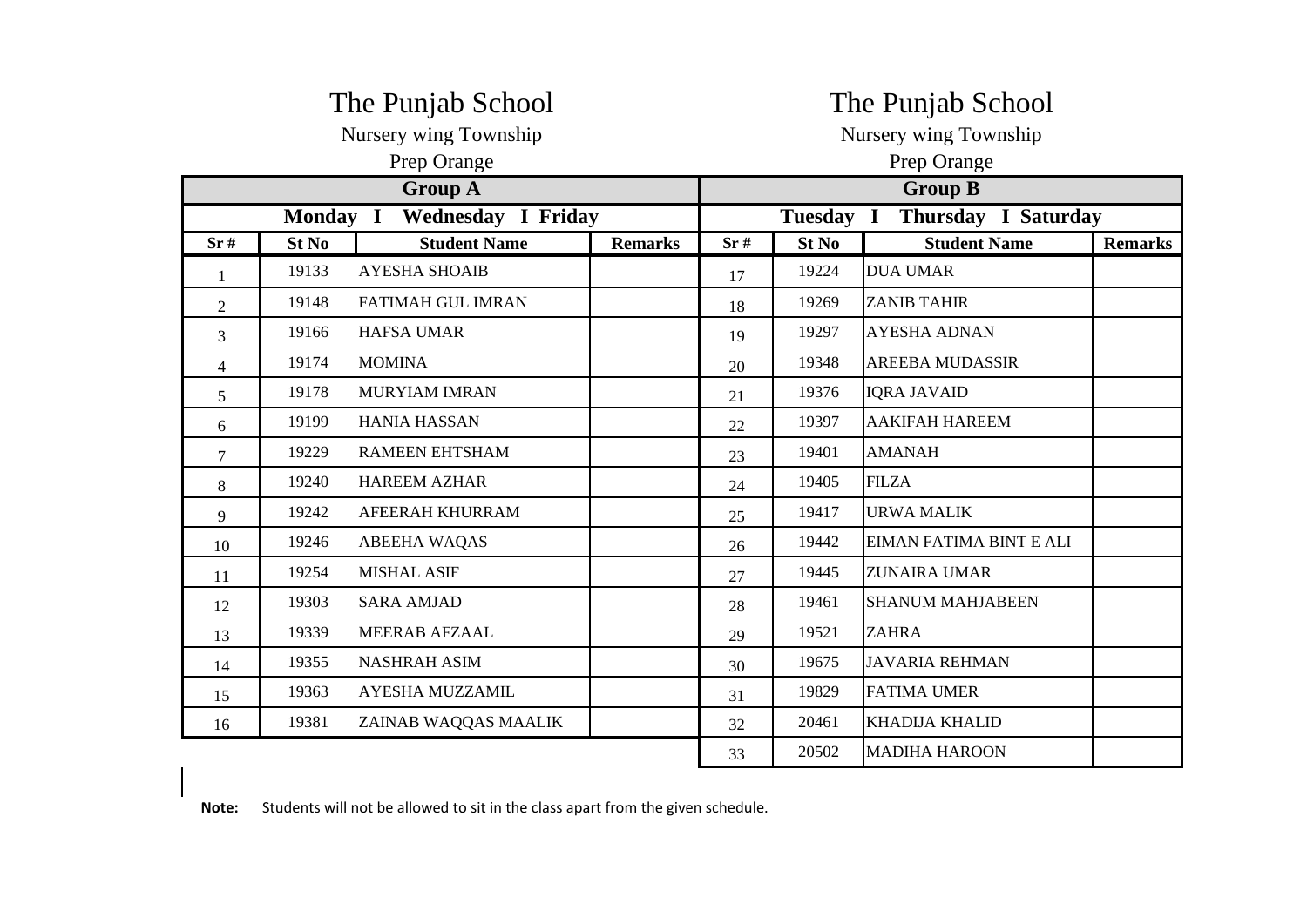|                |          | The Punjab School     |                | The Punjab School     |                                |                        |                |  |  |  |
|----------------|----------|-----------------------|----------------|-----------------------|--------------------------------|------------------------|----------------|--|--|--|
|                |          | Nursery wing Township |                | Nursery wing Township |                                |                        |                |  |  |  |
|                |          | Prep Yellow           |                | Prep Yellow           |                                |                        |                |  |  |  |
|                |          | <b>Group A</b>        |                | <b>Group B</b>        |                                |                        |                |  |  |  |
|                | Monday I | Wednesday I Friday    |                |                       | <b>Tuesday</b><br>$\mathbf{I}$ | Thursday I Saturday    |                |  |  |  |
| Sr#            | St No    | <b>Student Name</b>   | <b>Remarks</b> | Sr#                   | St No                          | <b>Student Name</b>    | <b>Remarks</b> |  |  |  |
| -1             | 19136    | <b>AYESHA YASSER</b>  |                | 17                    | 19177                          | <b>AREEBA HUMAYUN</b>  |                |  |  |  |
| 2              | 19182    | <b>MENAAL ADNAN</b>   |                | 18                    | 19192                          | <b>FEREEN JAHANZEB</b> |                |  |  |  |
| 3              | 19187    | SUMMAYYA SAEED        |                | 19                    | 19253                          | <b>UMAIZA ZAHID</b>    |                |  |  |  |
| $\overline{4}$ | 19235    | <b>ASMA AMIR</b>      |                | 20                    | 19271                          | <b>AIZA ZAINAB</b>     |                |  |  |  |
| 5              | 19237    | <b>HUDA AHMAD</b>     |                | 21                    | 19340                          | <b>ANAYA SINDHU</b>    |                |  |  |  |
| 6              | 19243    | <b>ASMA FARHAN</b>    |                | 22                    | 19374                          | NAZIHA MUZZAMMIL       |                |  |  |  |
| $\tau$         | 19244    | <b>MAHEEN ARSHAD</b>  |                | 23                    | 19375                          | <b>EMAAN FATIMA</b>    |                |  |  |  |
| 8              | 19248    | <b>ZIMMAL SAEED</b>   |                | 24                    | 19379                          | <b>JAVERIA KHAN</b>    |                |  |  |  |
| 9              | 19281    | <b>MISHAL FEROZ</b>   |                | 25                    | 19400                          | <b>LAIBA FARHAN</b>    |                |  |  |  |
| 10             | 19283    | ZAINAB ASIM           |                | 26                    | 19408                          | <b>ABEEHA KHAN</b>     |                |  |  |  |
| 11             | 19290    | <b>ESHAAL FATIMA</b>  |                | 27                    | 19409                          | <b>RAFIA ASHRAF</b>    |                |  |  |  |
| 12             | 19293    | <b>JANNAT RASHEED</b> |                | 28                    | 19440                          | <b>IFRA ALI</b>        |                |  |  |  |
| 13             | 19351    | <b>IZZAH FATIMA</b>   |                | 29                    | 19472                          | <b>TOOBA</b>           |                |  |  |  |
| 14             | 19364    | <b>ANAUM SALMAN</b>   |                | 30                    | 19681                          | <b>MAHEEN KUBRA</b>    |                |  |  |  |
| 15             | 19365    | <b>ANAYA RIZWAN</b>   |                | 31                    | 19817                          | MUNNAM FATIMA RAO      |                |  |  |  |
| 16             | 19386    | <b>MARYAM TAHIR</b>   |                | 32                    | 20350                          | <b>AMNA IFTIKHAR</b>   |                |  |  |  |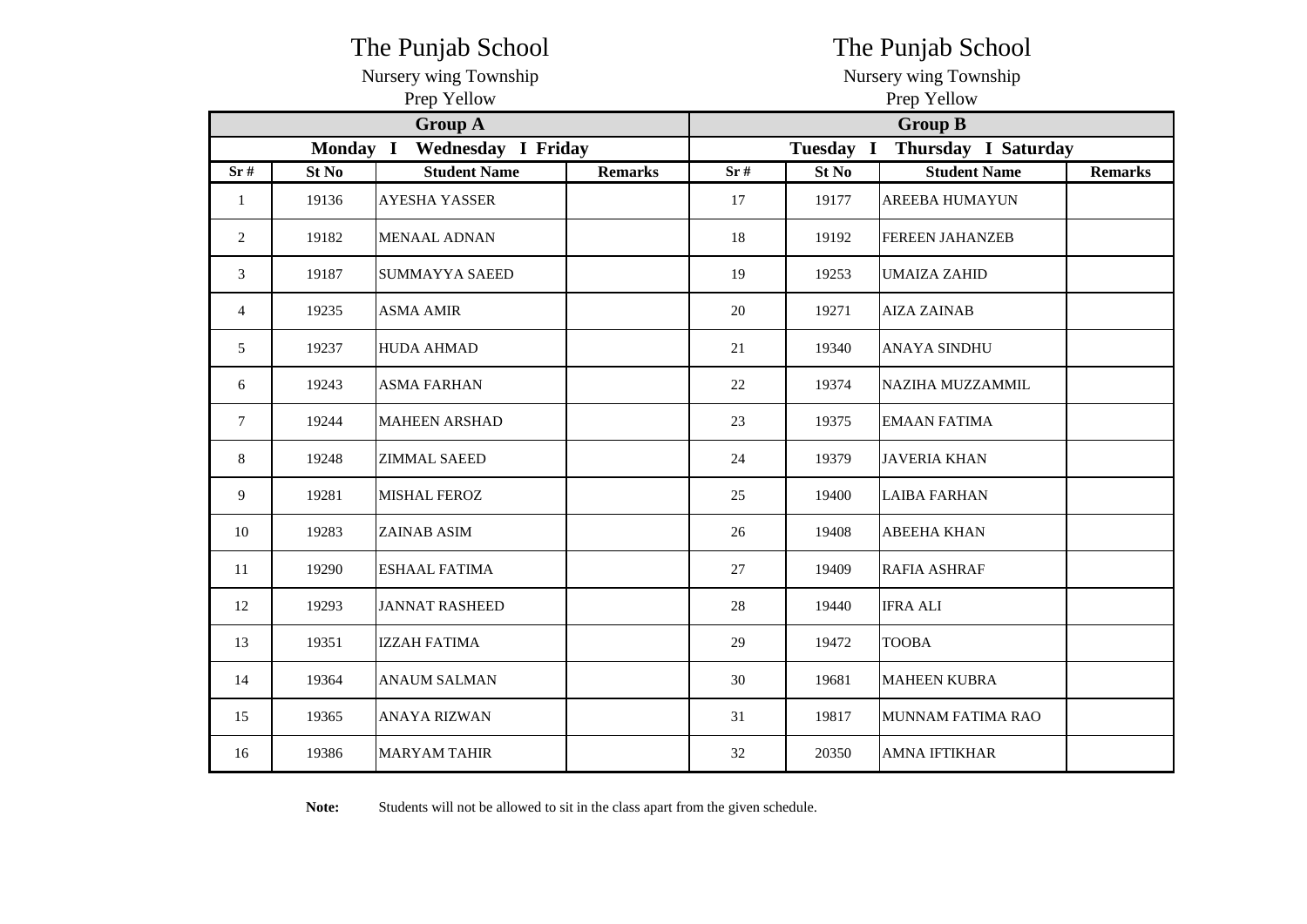|                |                 | The Punjab School         |                | The Punjab School            |           |                      |                |  |  |
|----------------|-----------------|---------------------------|----------------|------------------------------|-----------|----------------------|----------------|--|--|
|                |                 | Nursery wing Township     |                | <b>Nursery Wing Township</b> |           |                      |                |  |  |
|                |                 | Prep Pink                 |                | Prep Pink                    |           |                      |                |  |  |
|                |                 | <b>Group A</b>            |                |                              |           | <b>Group B</b>       |                |  |  |
|                | <b>Monday I</b> | <b>Wednesday I Friday</b> |                |                              | Tuesday I | Thursday I Saturday  |                |  |  |
| <b>Roll No</b> | St No           | <b>Student Name</b>       | <b>Remarks</b> | <b>Roll No</b>               | St No     | <b>Student Name</b>  | <b>Remarks</b> |  |  |
| $\mathbf{1}$   | 19175           | <b>ANAYA SHAHID</b>       |                | 17                           | 19143     | <b>ARFA ASHFAQ</b>   |                |  |  |
| $\overline{2}$ | 19176           | <b>BAKHTAWAR KASHIF</b>   |                | 18                           | 19154     | <b>QADAR MUSHTAQ</b> |                |  |  |
| 3              | 19195           | <b>MEHAR BANO</b>         |                | 19                           | 19155     | <b>ANNAYA ADEEL</b>  |                |  |  |
| $\overline{4}$ | 19196           | <b>KHADIJA AAMIR</b>      |                | 20                           | 19160     | <b>MALAIKA HANIF</b> |                |  |  |
| 5              | 19204           | <b>FIZA NAEEM</b>         |                | 21                           | 19252     | <b>FAREEHA IMRAN</b> |                |  |  |
| 6              | 19231           | <b>MUQADDAS AKRAM</b>     |                | 22                           | 19313     | <b>NIDA FATIMA</b>   |                |  |  |
| $\overline{7}$ | 19318           | <b>FATIMA ALI</b>         |                | 23                           | 19354     | <b>AMINA TARIQ</b>   |                |  |  |
| 8              | 19337           | TARUM TASNEEM AKRAM       |                | 24                           | 19372     | <b>MAWRA HAROON</b>  |                |  |  |
| 9              | 19344           | <b>MEERAB WAHEED</b>      |                | 25                           | 19419     | <b>FATIMA FAWAD</b>  |                |  |  |
| 10             | 19368           | <b>ZIMAL HOORAIN</b>      |                | 26                           | 19459     | <b>KANZA AZEEM</b>   |                |  |  |
| 11             | 19429           | SYEDA SAKINA ALI ZAIDI    |                | 27                           | 19465     | MUNTAHA SHAHZAD      |                |  |  |
| 12             | 19484           | <b>NOOR ZAHRA KHAN</b>    |                | 28                           | 19473     | <b>AYESHA BAIG</b>   |                |  |  |
| 13             | 19487           | <b>HANIA KHAN</b>         |                | 29                           | 19492     | <b>NABA KASHIF</b>   |                |  |  |
| 14             | 19489           | <b>ALEEZAY REHMAN</b>     |                | 30                           | 19678     | <b>JANNAT AZAM</b>   |                |  |  |
| 15             | 19493           | <b>PARSA BATOOL</b>       |                | 31                           | 19765     | <b>RAHMAH ABBAS</b>  |                |  |  |
| 16             | 19498           | <b>ZILFAH</b>             |                | 32                           | 19823     | <b>ANAYA BATOOL</b>  |                |  |  |
|                |                 |                           |                | 33                           | 20387     | <b>ZAHRA</b>         |                |  |  |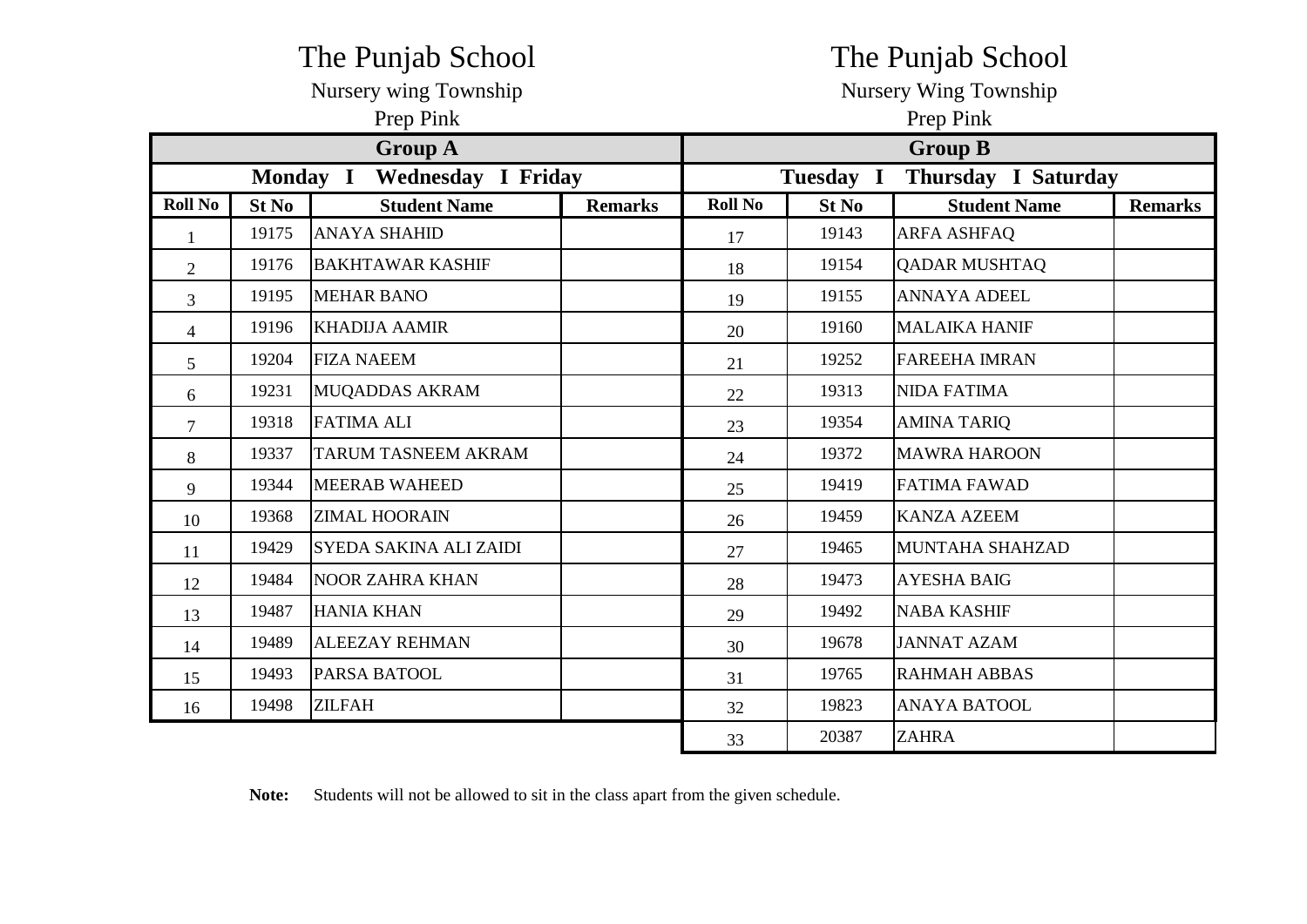|                |       | The Punjab School            |                | The Punjab School                |       |                         |                |  |  |
|----------------|-------|------------------------------|----------------|----------------------------------|-------|-------------------------|----------------|--|--|
|                |       | Nursery wing Township        |                | Nursery Wing Township            |       |                         |                |  |  |
|                |       | Prep Purple                  |                | Prep Purple                      |       |                         |                |  |  |
|                |       | <b>Group A</b>               |                | <b>Group B</b>                   |       |                         |                |  |  |
|                |       | Monday I Wednesday I Friday  |                | Tuesday I<br>Thursday I Saturday |       |                         |                |  |  |
| <b>Roll No</b> | St No | <b>Student Name</b>          | <b>Remarks</b> | <b>Roll No</b>                   | St No | <b>Student Name</b>     | <b>Remarks</b> |  |  |
| $\mathbf{1}$   | 19132 | MALIK M. MEHMED AZIB KHOKHAR |                | 18                               | 19173 | M. MAIER                |                |  |  |
| $\overline{2}$ | 19147 | MOHAMMED ABDULLAH IMRAN      |                | 19                               | 19284 | SYED M. ABDULLAH AAMIR  |                |  |  |
| 3              | 19157 | M. AYAAN MALIK               |                | 20                               | 19301 | <b>MUSA</b>             |                |  |  |
| $\overline{4}$ | 19172 | M. IBRAHIM FAISAL            |                | 21                               | 19311 | M. AMMAR AHMAD          |                |  |  |
| 5              | 19194 | <b>RAYYAN NAVEED</b>         |                | 22                               | 19352 | M. SAFFI ULLAH KHAN     |                |  |  |
| 6              | 19215 | KHAWAJA M. FAAIZ             |                | 23                               | 19369 | RANA MISHAAL AHMED ZAIB |                |  |  |
| $\overline{7}$ | 19216 | KHAWAJA M. FAAIQ             |                | 24                               | 19380 | <b>MAHAD ALI</b>        |                |  |  |
| 8              | 19217 | M. AHMED SHAKEEL             |                | 25                               | 19387 | M. UZAIR                |                |  |  |
| 9              | 19225 | MUHARRAM MEHMOOD             |                | 26                               | 19393 | M. USMAN                |                |  |  |
| 10             | 19227 | <b>AWAAB AHMED</b>           |                | 27                               | 19395 | M. DANISH IMRAN         |                |  |  |
| 11             | 19236 | M. ARHAM KHAN                |                | 28                               | 19449 | M. UMAR                 |                |  |  |
| 12             | 19259 | M. HASSAN                    |                | 29                               | 19456 | MUHAMMED AUN ZAHID      |                |  |  |
| 13             | 19278 | <b>HUZAIFA WASEEM</b>        |                | 30                               | 19497 | <b>HARIS AHMED</b>      |                |  |  |
| 14             | 19304 | M. HAROON AMJAD              |                | 31                               | 19676 | <b>RANA AZLAN ALI</b>   |                |  |  |
| 15             | 19335 | M. HASHIR QAMAR              |                | 32                               | 19683 | M. AYAN NAVEED          |                |  |  |
| 16             | 19341 | YAHYA WASEEM                 |                | 33                               | 19709 | M. AHMAD                |                |  |  |
| 17             | 19427 | <b>HAMDAN ASIF</b>           |                | 34                               | 20224 | MOHAMMAD ABDUL REHMAN   |                |  |  |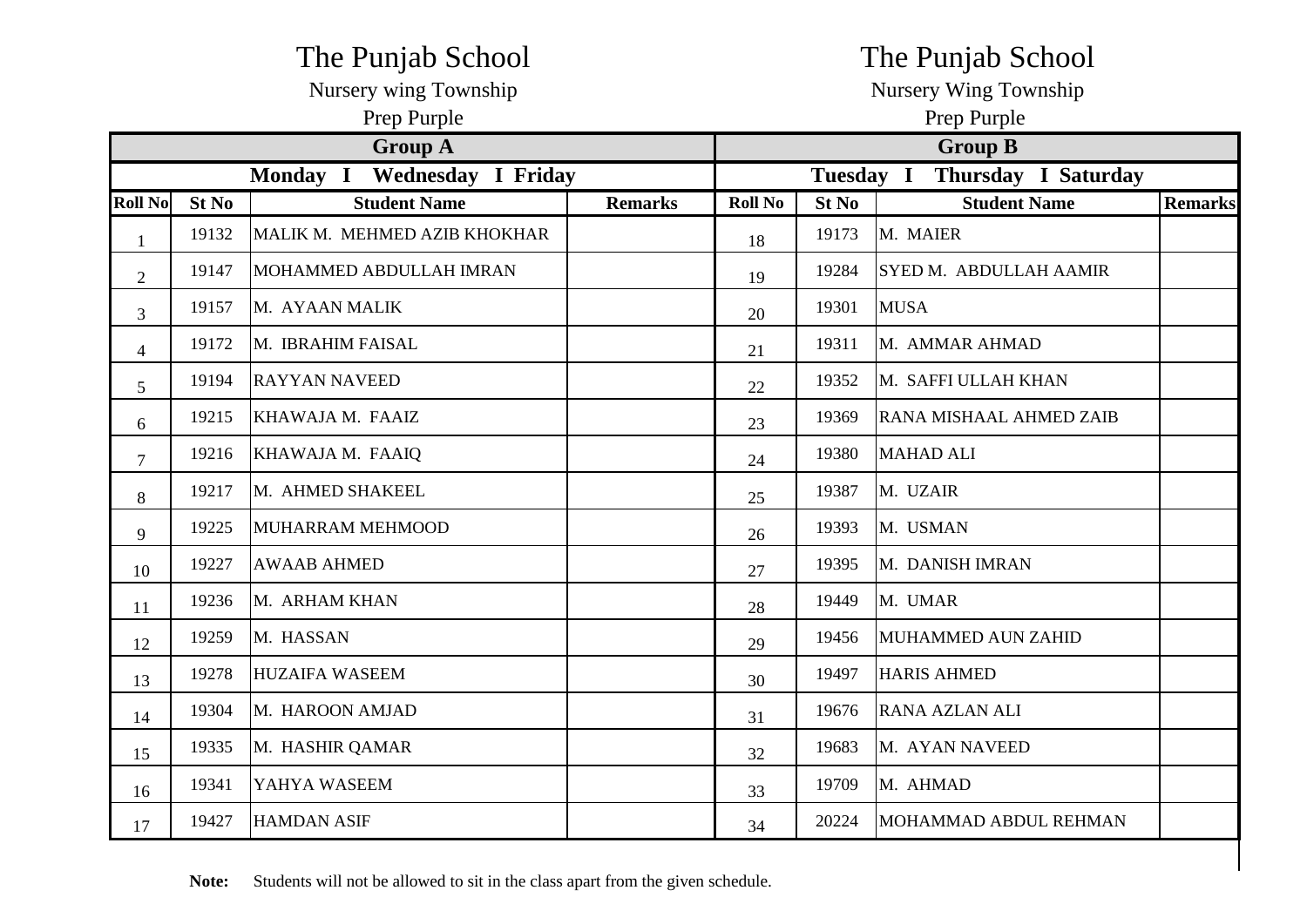|                |       | The Punjab School                    |                | The Punjab School                    |       |                                 |                |  |  |  |
|----------------|-------|--------------------------------------|----------------|--------------------------------------|-------|---------------------------------|----------------|--|--|--|
|                |       | Nursery wing Township<br>Prep Golden |                | Nursery wing Township<br>Prep Golden |       |                                 |                |  |  |  |
|                |       | <b>Group A</b>                       |                | <b>Group B</b>                       |       |                                 |                |  |  |  |
|                |       | Monday I Wednesday I Friday          |                | Tuesday I Thursday I Saturday        |       |                                 |                |  |  |  |
| Sr#            | St No | <b>Student Name</b>                  | <b>Remarks</b> | Sr#                                  | St No | <b>Student Name</b>             | <b>Remarks</b> |  |  |  |
| 1              | 19138 | M. MUGHEES ALI                       |                | 17                                   | 19158 | RAAFAY MAHMOOD SIDDIQUI         |                |  |  |  |
| $\overline{2}$ | 19140 | M. SAIM                              |                | 18                                   | 19206 | M. HARIS                        |                |  |  |  |
| 3              | 19142 | M. AYAAN                             |                | 19                                   | 19208 | M. JAREER ASIM                  |                |  |  |  |
| $\overline{4}$ | 19164 | M. HASHIR SAQIB                      |                | 20                                   | 19308 | M. ABDUL QADIR                  |                |  |  |  |
| 5              | 19168 | HAYYAN SAQLAIN MALIK                 |                | 21                                   | 19322 | M. ABDULLAH                     |                |  |  |  |
| 6              | 19171 | <b>ALYAN GUL</b>                     |                | 22                                   | 19326 | MAHAD KALEEM KHAN               |                |  |  |  |
| 7              | 19186 | MUHAMMMAD HUZAIFA KHAN               |                | 23                                   | 19350 | HUSSAIN AHMAD SABIR             |                |  |  |  |
| 8              | 19213 | M. UMAR MAHMOOD                      |                | 24                                   | 19396 | M. AFFAN WAJID                  |                |  |  |  |
| 9              | 19239 | M. RUHAAN LODHI                      |                | 25                                   | 19426 | <b>SYED ASHAR HASSAN</b>        |                |  |  |  |
| 10             | 19260 | M. BILAL SOHAIL                      |                | 26                                   | 19438 | M. WASIF                        |                |  |  |  |
| 11             | 19274 | <b>ABDUL HADI BHATTI</b>             |                | 27                                   | 19453 | <b>HAMZA CHAUDHRY</b>           |                |  |  |  |
| 12             | 19282 | M. ABDUL MUIZ                        |                | 28                                   | 19470 | M. ARHAM TAYYAB                 |                |  |  |  |
| 13             | 19296 | M. ANAS FAIZ                         |                | 29                                   | 19483 | MOHAMMAD NEHAN NADEEM           |                |  |  |  |
| 14             | 19343 | <b>HAMZAH ALI KHAN</b>               |                | 30                                   | 19688 | ABDUL HANNAN SAUD               |                |  |  |  |
| 15             | 19477 | <b>HATIB SALAM</b>                   |                | 31                                   | 20248 | M. HUSSAIN SALEEM SANDHILA      |                |  |  |  |
| 16             | 19762 | ANUS ABDUL WAHAAB NASER              |                | 32                                   | 20441 | SYED SHAH HASSAN ABDULLAH NAQVI |                |  |  |  |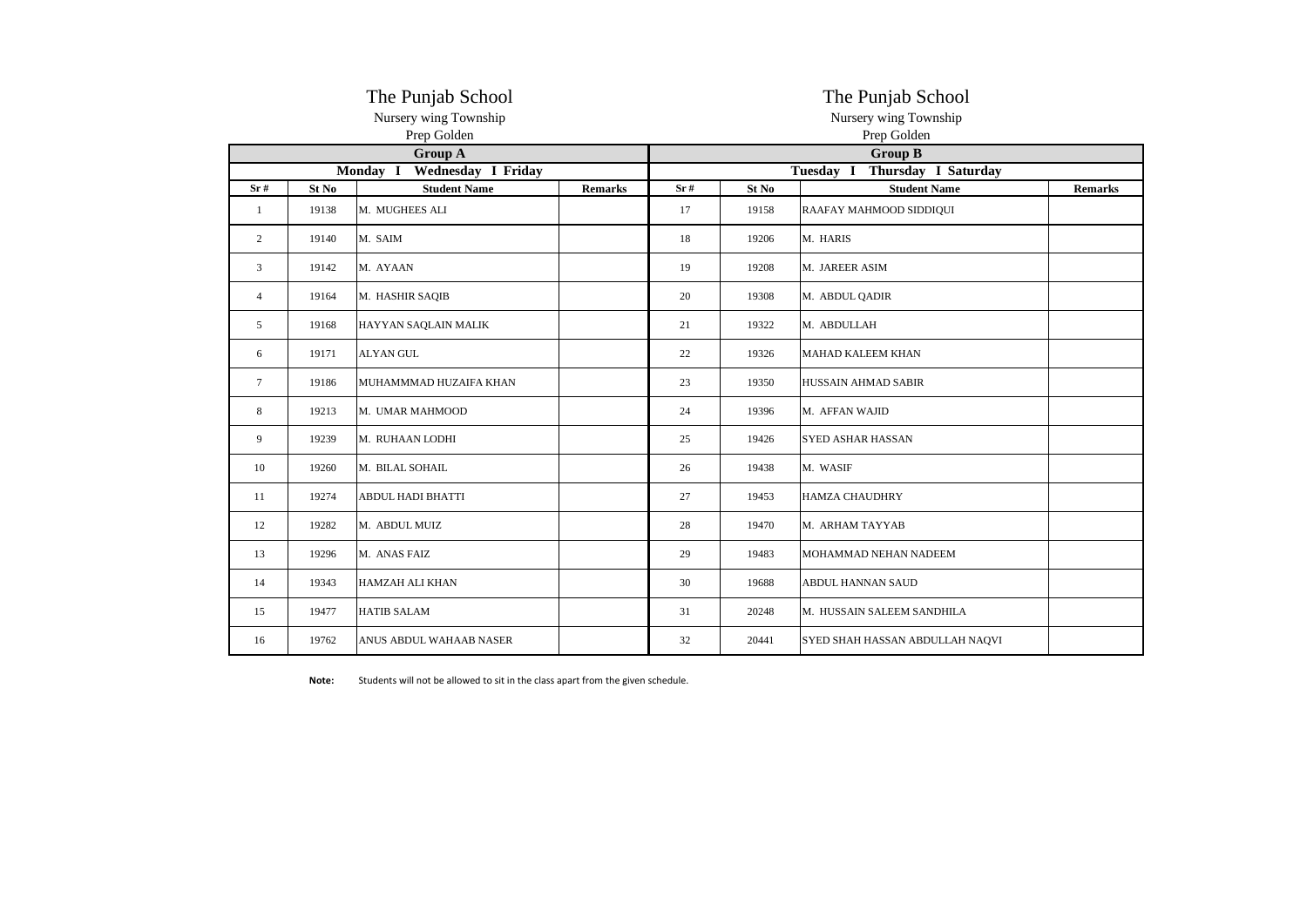|                |       | The Punjab School<br>Nursery wing Township<br>Prep Silver | The Punjab School<br>Nursery Wing Township<br>Prep Silver |         |                |                                       |  |
|----------------|-------|-----------------------------------------------------------|-----------------------------------------------------------|---------|----------------|---------------------------------------|--|
|                |       | <b>Group A</b>                                            |                                                           |         | <b>Group B</b> |                                       |  |
|                |       | Monday I<br>Wednesday I Friday                            |                                                           |         |                | Tuesday I Thursday I Saturday         |  |
| <b>Roll No</b> | St No | <b>Student Name</b>                                       | <b>Remarks</b>                                            | Roll No | St No          | <b>Student Name</b><br><b>Remarks</b> |  |
| 1              | 19145 | <b>SUBHAN AHMAD NAVEED</b>                                |                                                           | 18      | 19135          | <b>MUAZ RIZWAN</b>                    |  |
| $\overline{2}$ | 19170 | M. MOUHID MIRZA                                           |                                                           | 19      | 19201          | <b>ABDUL HADI IMRAN</b>               |  |
| 3              | 19219 | <b>AHMAD NASIR</b>                                        |                                                           | 20      | 19223          | M. IBRAHIM ZAKIR                      |  |
| $\overline{4}$ | 19247 | M. ABDAN                                                  |                                                           | 21      | 19378          | M. TAYYAB                             |  |
| 5              | 19255 | M. IBRAHEEM                                               |                                                           | 22      | 19389          | M. AYYAN                              |  |
| 6              | 19264 | M. AOUN                                                   |                                                           | 23      | 19407          | <b>ABDULLAH AHMAD</b>                 |  |
| $\overline{7}$ | 19268 | M. TAHA                                                   |                                                           | 24      | 19412          | <b>MUSTAFA SHAKEEL</b>                |  |
| 8              | 19272 | AHMAD HASSAN ATIF KHAN                                    |                                                           | 25      | 19414          | ZAKRIYA HAIDER JALALI                 |  |
| 9              | 19273 | ALI HUSSAIN ATIF KHAN                                     |                                                           | 26      | 19415          | M. MUSA                               |  |
| 10             | 19277 | <b>ABDUL MOMIN</b>                                        |                                                           | 27      | 19441          | M. TALAL FAHEEM                       |  |
| 11             | 19294 | ABDUL QADIR ARSHAD                                        |                                                           | 28      | 19446          | <b>ABDUL MUIZ</b>                     |  |
| 12             | 19302 | M. SUBHAN ASIF                                            |                                                           | 29      | 19469          | M. HAMZA AFZAL                        |  |
| 13             | 19305 | M. HARIS DIN                                              |                                                           | 30      | 19480          | M. BILAL                              |  |
| 14             | 19360 | M. BIN UMAR                                               |                                                           | 31      | 19669          | M. FAIQ ALI MALIK                     |  |
| 15             | 19367 | M. AYAN ATIF                                              |                                                           | 32      | 19685          | <b>ABDUL HADI</b>                     |  |
| 16             | 19454 | M. HAMDAN AHMED                                           |                                                           | 33      | 20403          | M. HAFI IMRAN                         |  |
| 17             | 19467 | M. ASAD BUTT                                              |                                                           | 34      | 20486          | <b>ABDULLAH KAMRAN</b>                |  |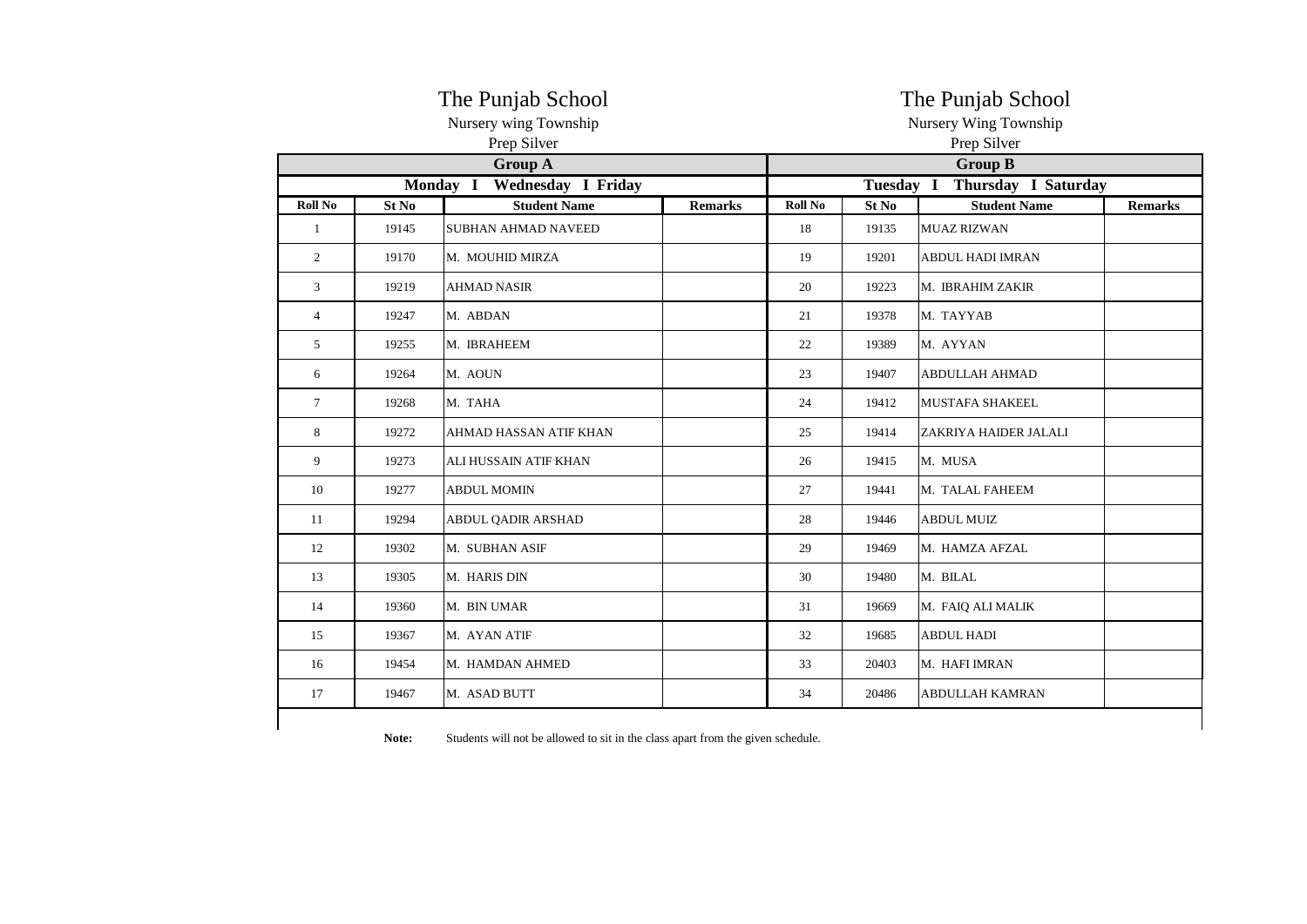|                 |          | The Punjab School       |                | The Punjab School     |       |                                  |                |  |  |  |
|-----------------|----------|-------------------------|----------------|-----------------------|-------|----------------------------------|----------------|--|--|--|
|                 |          | Nursery wing Township   |                | Nursery Wing Township |       |                                  |                |  |  |  |
|                 |          | Prep White              |                | Prep White            |       |                                  |                |  |  |  |
|                 |          | <b>Group A</b>          |                |                       |       | <b>Group B</b>                   |                |  |  |  |
|                 | Monday I | Wednesday I Friday      |                |                       |       | Tuesday I<br>Thursday I Saturday |                |  |  |  |
| <b>Roll No</b>  | St No    | <b>Student Name</b>     | <b>Remarks</b> | Roll No               | St No | <b>Student Name</b>              | <b>Remarks</b> |  |  |  |
| 1               | 19141    | M. HAMZA                |                | 17                    | 19161 | <b>AARIB AHMAD</b>               |                |  |  |  |
| 2               | 19156    | <b>AHMAD WASEEM</b>     |                | 18                    | 19191 | <b>HESHAM RAZA ADIL</b>          |                |  |  |  |
| 3               | 19159    | <b>HAADI BIN HAMID</b>  |                | 19                    | 19261 | M. SHOZAB MEHDI                  |                |  |  |  |
| $\overline{4}$  | 19189    | M. ARHAM WAHEED         |                | 20                    | 19292 | <b>FAWAD HASSAN</b>              |                |  |  |  |
| 5               | 19207    | <b>HUZAIFAH MOTASIM</b> |                | 21                    | 19323 | <b>BILAL HASSAN</b>              |                |  |  |  |
| 6               | 19218    | <b>ABDUL HADI</b>       |                | 22                    | 19327 | M. FAIQ                          |                |  |  |  |
| $7\phantom{.0}$ | 19230    | M. MUDASSIR YASIR       |                | 23                    | 19394 | <b>BASHAR AHMED</b>              |                |  |  |  |
| 8               | 19276    | M. LABEEB KASHIF ZIA    |                | 24                    | 19404 | M. UMER USMAN                    |                |  |  |  |
| 9               | 19316    | KHAWAJA M. YOUSAF       |                | 25                    | 19413 | ABDUL REHMAN BIN AZEEM           |                |  |  |  |
| 10              | 19332    | M. ALI SHAN IRFAN       |                | 26                    | 19428 | M. HASSAAN ATIF                  |                |  |  |  |
| 11              | 19333    | M. OURAAD RAUF          |                | 27                    | 19432 | <b>USAMA ASAD</b>                |                |  |  |  |
| 12              | 19342    | M. ARAIF ZAMAN          |                | 28                    | 19435 | M. KHUBAIB                       |                |  |  |  |
| 13              | 19390    | M. HAMDAN KHAN          |                | 29                    | 19464 | M. HASSAN                        |                |  |  |  |
| 14              | 19392    | M. IBRAHIM              |                | 30                    | 19490 | M. SAADULLAH                     |                |  |  |  |
| 15              | 19423    | <b>IFRAHIM TARIQ</b>    |                | 31                    | 19691 | M. GHUFRAAN                      |                |  |  |  |
| 16              | 19460    | M. HASHIR               |                | 32                    | 19825 | M. HAROON                        |                |  |  |  |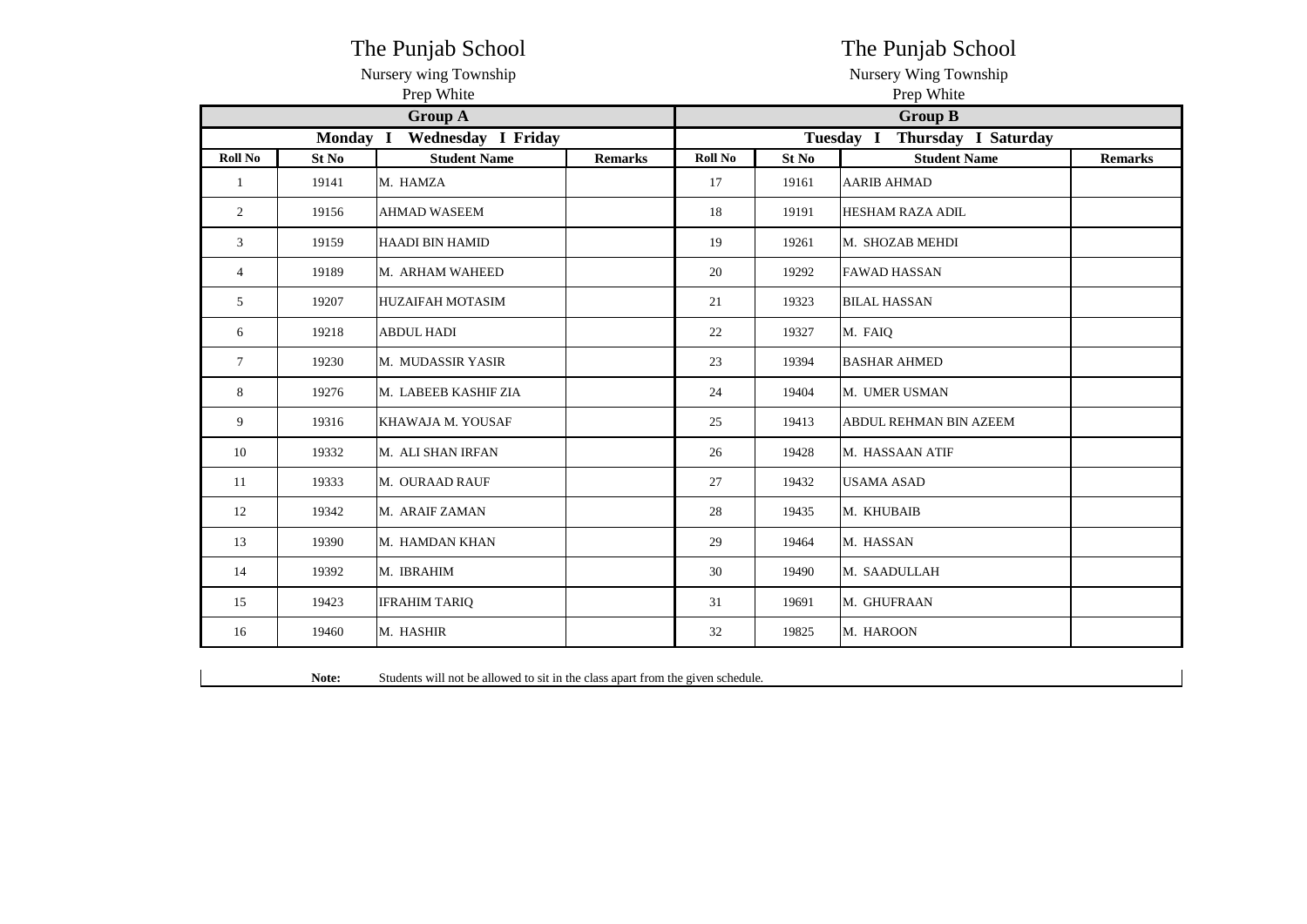|                |       | The Punjab School                     |                | The Punjab School     |                               |                            |                |  |  |
|----------------|-------|---------------------------------------|----------------|-----------------------|-------------------------------|----------------------------|----------------|--|--|
|                |       | Nursery wing Township                 |                | Nursery Wing Township |                               |                            |                |  |  |
|                |       | Prep Brown                            |                | Prep Brown            |                               |                            |                |  |  |
|                |       | <b>Group A</b>                        |                |                       |                               | <b>Group B</b>             |                |  |  |
|                |       | Monday I<br><b>Wednesday I Friday</b> |                |                       | Tuesday I Thursday I Saturday |                            |                |  |  |
| <b>Roll No</b> | St No | <b>Student Name</b>                   | <b>Remarks</b> | <b>Roll No</b>        | St <sub>No</sub>              | <b>Student Name</b>        | <b>Remarks</b> |  |  |
| $\mathbf{1}$   | 19134 | M. BIN ABDUL RAOUF                    |                | 17                    | 19137                         | M. HAIDER TAHIR            |                |  |  |
| $\mathfrak{2}$ | 19139 | <b>ABDUL REHMAN</b>                   |                | 18                    | 19205                         | M. ROHAAN KAMRAN           |                |  |  |
| 3              | 19144 | M. ATIF                               |                | 19                    | 19214                         | <b>AHMED MURAD</b>         |                |  |  |
| $\overline{4}$ | 19179 | M. SUBHAN NAEEM CHAUDHRY              |                | 20                    | 19249                         | M. MUSA                    |                |  |  |
| 5              | 19203 | <b>SYED HASSAN RAZA NAQVI</b>         |                | 21                    | 19312                         | M. ASHAR ALI               |                |  |  |
| 6              | 19210 | M. MAHAD                              |                | 22                    | 19353                         | M. HASSAN SHABBIR          |                |  |  |
| $\overline{7}$ | 19251 | M. HUZAIFA                            |                | 33                    | 19357                         | M.GHAZWAN*                 |                |  |  |
| 8              | 19265 | M. ALI                                |                | 23                    | 19358                         | MOHAMMAD ZAIN SHAHID       |                |  |  |
| 9              | 19298 | <b>MUHAMMED ROHAN</b>                 |                | 24                    | 19373                         | <b>HUSSAIN IMRAN AWAN</b>  |                |  |  |
| 10             | 19315 | M. BIN AZAM                           |                | 25                    | 19411                         | <b>MOHAMMAD UMAIR</b>      |                |  |  |
| 11             | 19319 | M. RAYYAN FAISAL                      |                | 26                    | 19452                         | M. AHMAD MASOOD            |                |  |  |
| 12             | 19336 | M. MUAAZ BAZMEE                       |                | 27                    | 19455                         | M. SAAD MUZAFFAR           |                |  |  |
| 13             | 19366 | M. SHAHEER                            |                | 28                    | 19474                         | <b>ABDULLAH AMEEN BAIG</b> |                |  |  |
| 14             | 19447 | M. TANVEER REHMAN YOUSAF              |                | 29                    | 19475                         | <b>AHMAD AWAIS</b>         |                |  |  |
| 15             | 19494 | <b>BILAL AHMED</b>                    |                | 30                    | 19662                         | <b>AHMAD RAZA</b>          |                |  |  |
| 16             | 19536 | <b>JUNAID SULTAN</b>                  |                | 31                    | 19679                         | M. ABDULLAH                |                |  |  |
|                |       |                                       |                | 32                    | 20444                         | M. HASHIR                  |                |  |  |